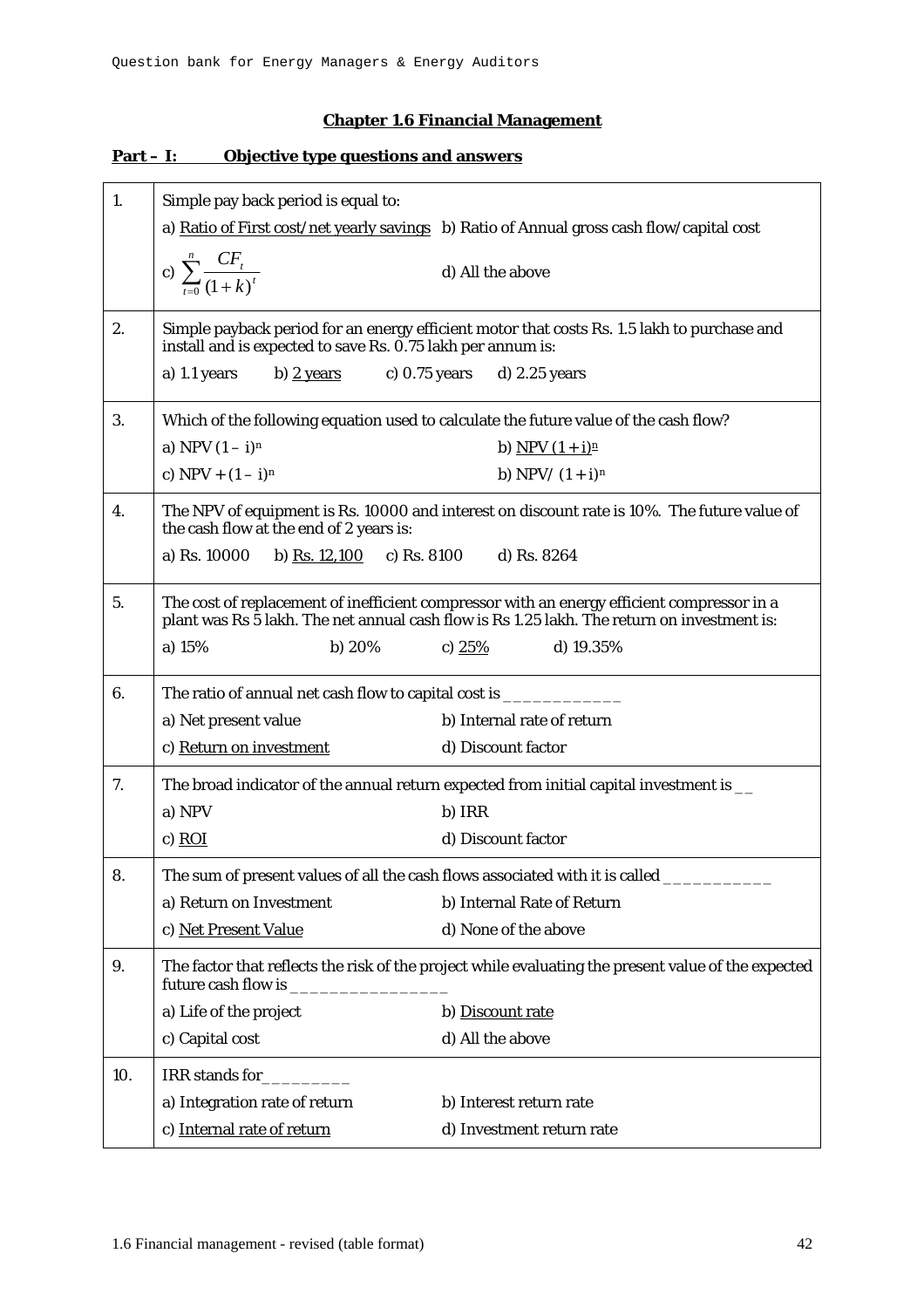| 11. | For all the expenditures in the plant, the value of cash flow at the end of the year will be                                      |                  |                              |         |
|-----|-----------------------------------------------------------------------------------------------------------------------------------|------------------|------------------------------|---------|
|     | Positive<br>a)                                                                                                                    | b) Negative      |                              |         |
|     | Nil<br>c)                                                                                                                         |                  | d) None of the above         |         |
| 12. | The set net present value to determine internal rate of return is ________                                                        |                  |                              |         |
|     | $\mathbf{1}$<br>b) $\Omega$<br>a)                                                                                                 | $c)$ 10          | $d)$ 2                       |         |
| 13. | The internal rate of return cannot distinguish between ____________                                                               |                  |                              |         |
|     | a) Lending<br>b) Borrowing                                                                                                        | c) Both a $& b$  | d) None                      |         |
| 14. |                                                                                                                                   |                  |                              |         |
|     | a) Profits<br>b) Losses                                                                                                           | $c)$ Risk        | d) all                       |         |
| 15. | The present value of a Rs. 1000 cost in year "0" projected to 10 years at an escalation rate of<br>5% and a 10% interest rate is: |                  |                              |         |
|     | a) Rs. 4225<br>b) Rs. $628$                                                                                                       | c) Rs. $1$       | d) Rs. 2.33                  |         |
| 16. | The present value of Rs. 1000 in 10 years time at an interest rate of 10% is:                                                     |                  |                              |         |
|     | a) Rs. 2594<br>b) Rs. 386                                                                                                         | c) Rs. 349       | d) Rs. 10000                 |         |
| 17. | What is ESCO?                                                                                                                     |                  |                              |         |
|     | a) Energy saving company                                                                                                          |                  | b) Energy sourcing company   |         |
|     | c) Energy service company                                                                                                         |                  | d) Energy section of company |         |
| 18. | ROI must always be _____ than interest rate                                                                                       |                  |                              |         |
|     | a) Lower<br>b) Higher                                                                                                             | c) Equal         | d) No relation               |         |
| 19. | The key to the successful involvement of an ESCO in performance contracting is:                                                   |                  |                              |         |
|     | a) Monitoring                                                                                                                     | b) Verification  | c) Both $a & b$              | d) None |
| 20. | Costs associated with the design, planing, installation and commissioning of a project are:                                       |                  |                              |         |
|     | a) Variable costs                                                                                                                 | b) Capital costs | c) Salvage value             | d)None  |

## **Part – II: Short type questions and answers**

| 1. | List out different costs involved in the process of implementing energy management?      |
|----|------------------------------------------------------------------------------------------|
|    | Different costs involved in the process of implementing energy management are:           |
|    | i)<br>Direct project cost                                                                |
|    | ii)<br>Additional operations and maintenance cost                                        |
|    | <b>iii)</b> Training of personnel                                                        |
| 2. | What circumstances need investments for energy conservation in any plant?                |
|    | The need for investments in energy conservation can arise under following circumstances: |
|    | i.<br>For new equipment, process improvements etc.                                       |
|    | ii.<br>To provide staff training                                                         |
|    | iii.<br>To implement or upgrade the energy information system                            |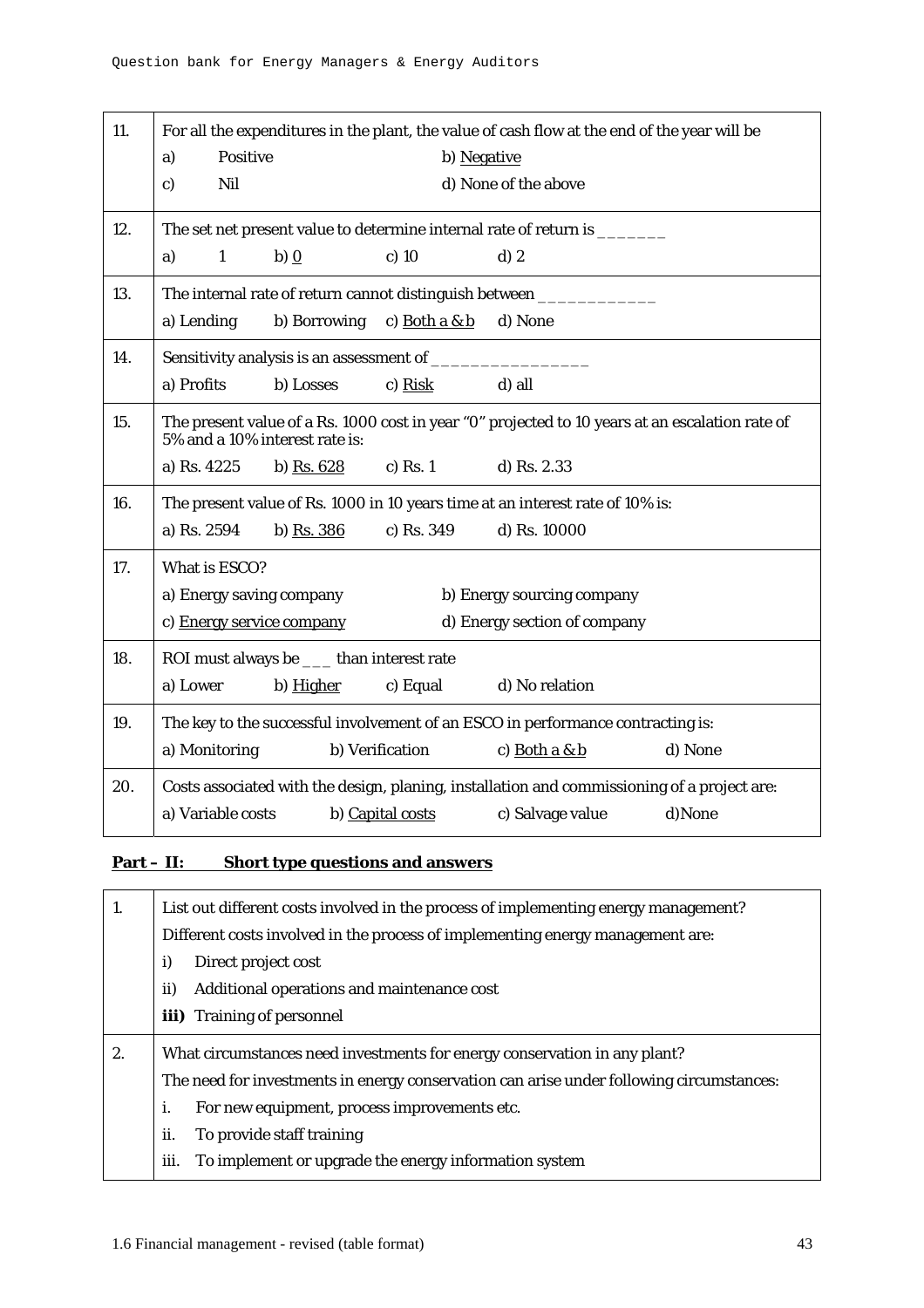|    | And other priorities<br>iv.                                                                                                                                                                                                                                                                                                                                  |
|----|--------------------------------------------------------------------------------------------------------------------------------------------------------------------------------------------------------------------------------------------------------------------------------------------------------------------------------------------------------------|
| 3. | What criteria need to be considered while listing down the investment opportunities for any<br>energy conservation project?                                                                                                                                                                                                                                  |
|    | When listing investment opportunities the following criteria need to be considered:                                                                                                                                                                                                                                                                          |
|    | Energy consumption per unit of production of a plant or process<br>i)                                                                                                                                                                                                                                                                                        |
|    | Current state of repair and energy efficiency<br>ii)                                                                                                                                                                                                                                                                                                         |
|    | Quality of the indoor environment<br>iii)                                                                                                                                                                                                                                                                                                                    |
|    | Effect of any proposed measure on staff attitudes and behaviour<br>iv)                                                                                                                                                                                                                                                                                       |
| 4. | Why organizations hesitant to invest money on energy conservation projects?                                                                                                                                                                                                                                                                                  |
|    | Organization typically gives priority to investing in what they see as their core or profit-<br>i.<br>making activities in preference to energy efficiency                                                                                                                                                                                                   |
|    | Even when they do invest in saving energy, they tend to demand faster rates of return<br>ii.<br>than they require from other kinds of investment.                                                                                                                                                                                                            |
| 5. | What are the basic criteria for financial investment appraisal?                                                                                                                                                                                                                                                                                              |
|    | The basic criteria for financial investment appraisal include                                                                                                                                                                                                                                                                                                |
|    | Simple payback period,                                                                                                                                                                                                                                                                                                                                       |
|    | Return on investment and internal rate of return<br>$\bullet$                                                                                                                                                                                                                                                                                                |
|    | Net present value and cash flow                                                                                                                                                                                                                                                                                                                              |
| 6. | Why short term payback is an inadequate yardstick for assessing longer term benefits?                                                                                                                                                                                                                                                                        |
|    | The benefits arising from some energy saving measures may continue long after their payback<br>periods. Such measures do not need to be written off using fast discounting rates but can be<br>regarded as adding to the long term value of the assets. For this reason, short term payback is<br>an inadequate yardstick for assessing longer term benefits |
| 7. | How do you relate plant maintenance to achieve energy efficiency in a plant?                                                                                                                                                                                                                                                                                 |
|    | There is a clear dependence relationship between energy efficiency and maintenance. This<br>operates at two levels:                                                                                                                                                                                                                                          |
|    | Initially, improving energy efficiency is most cost-effectively done in existing facilities<br>❖<br>through normal maintenance procedures                                                                                                                                                                                                                    |
|    | Subsequently, unless maintenance is regularly undertaken, savings from installed<br>❖<br>technical measure, whether in new-build or existing facilities, may not be realized.                                                                                                                                                                                |
| 8. | List down the advantages with 'Simple Payback period' technique                                                                                                                                                                                                                                                                                              |
|    | A widely used investment criterion, the simple payback period offers the following advantages:                                                                                                                                                                                                                                                               |
|    | It is simple, both in concept and application. Obviously a shorter payback generally<br>٠<br>indicates a more attractive investment. It does not use tedious calculations.                                                                                                                                                                                   |
|    | It favours projects, which generate substantial cash inflows in earlier years, and<br>$\bullet$<br>discriminates against projects, which bring substantial cash inflows in later years but not<br>in earlier years.                                                                                                                                          |
| 9. | What are the limitations with Return on Investment technique?                                                                                                                                                                                                                                                                                                |
|    | The limitations with ROI technique are:                                                                                                                                                                                                                                                                                                                      |
|    | It does not take into account the time value of money.<br>٠                                                                                                                                                                                                                                                                                                  |
|    | It does not account for the variable nature of annual net cash inflows.<br>٠                                                                                                                                                                                                                                                                                 |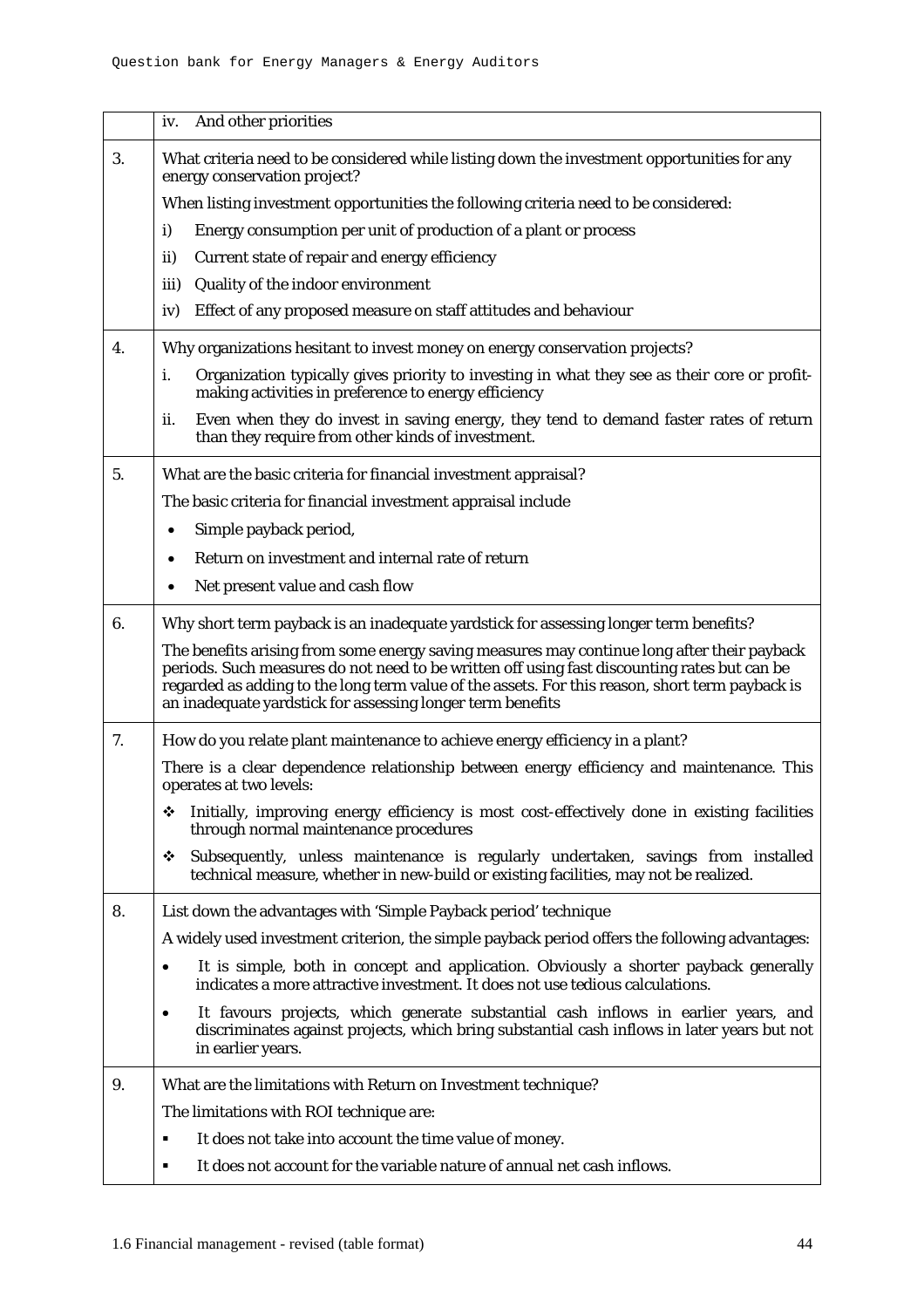10. Calculate net present value for an investment towards a Compact Fluorescent Lamp (CFL). The following table gives investment and cash flow. (Assume discount rate is 10% and life of the CFL is 2 years).

|     | $\mu$ . Under $\mu$ and $\mu$ and $\mu$ .             |                                                                                                                                                                             |
|-----|-------------------------------------------------------|-----------------------------------------------------------------------------------------------------------------------------------------------------------------------------|
|     | Investment Rs.400/-                                   |                                                                                                                                                                             |
|     | Savings in year                                       | Cash flow, Rs                                                                                                                                                               |
|     | Year $# 1$                                            | 1000                                                                                                                                                                        |
|     | Year $# 2$                                            | 1000                                                                                                                                                                        |
|     | Investment                                            | : Rs $400/-$                                                                                                                                                                |
|     | Discount rate (k)<br>Life of the CFL (t)              | $:10\%$ (i.e. 0.1)<br>: 2 years                                                                                                                                             |
|     |                                                       |                                                                                                                                                                             |
|     | <b>NPV</b>                                            | : $\sum_{t=0}^{n} \frac{CF_{t}}{(1+k)^{t}}$                                                                                                                                 |
|     |                                                       | NPV $=$ $\frac{CF_0}{(1+k)^0}$ + $\frac{CF_1}{(1+k)^1}$ + $\frac{CF_2}{(1+k)^2}$                                                                                            |
|     |                                                       | $= \frac{-400}{(1+0.1)^0} + \frac{1000}{(1+0.1)^1} + \frac{1000}{(1+0.1)^2}$                                                                                                |
|     | $= -400 + 909 + 826$                                  |                                                                                                                                                                             |
|     | $=$ Rs 1335/-                                         |                                                                                                                                                                             |
| 11. |                                                       | What are the main advantages with Net Present Value criterion?                                                                                                              |
|     |                                                       | The net present value criterion has considerable merits.                                                                                                                    |
|     | i.<br>it takes in to account the time value of money  |                                                                                                                                                                             |
|     | ii.                                                   | it considers the cash flow stream in its project life                                                                                                                       |
| 12. |                                                       | What is the limitation with internal rate of return figure?                                                                                                                 |
|     |                                                       | The internal rate of return figure cannot distinguish between lending and borrowing and hence<br>a high internal rate of rerun need not necessarily be a desirable feature. |
| 13. |                                                       | What are different kinds of cash flows in any energy management project?                                                                                                    |
|     | and the savings arising from the investment.          | Generally there are two kinds of cash flow; the initial investment as one or more instalments,                                                                              |
| 14. |                                                       | List down the factors need to be considered in calculating annual cash flows.                                                                                               |
|     | Taxes, Asset depreciation and intermittent cash flows |                                                                                                                                                                             |
| 15. |                                                       | Under which circumstances sensitivity analysis is required?                                                                                                                 |
|     | projects where the feasibility is marginal.           | Sensitivity analysis is an assessment of risk. Sensitivity analysis is carried out particularly on                                                                          |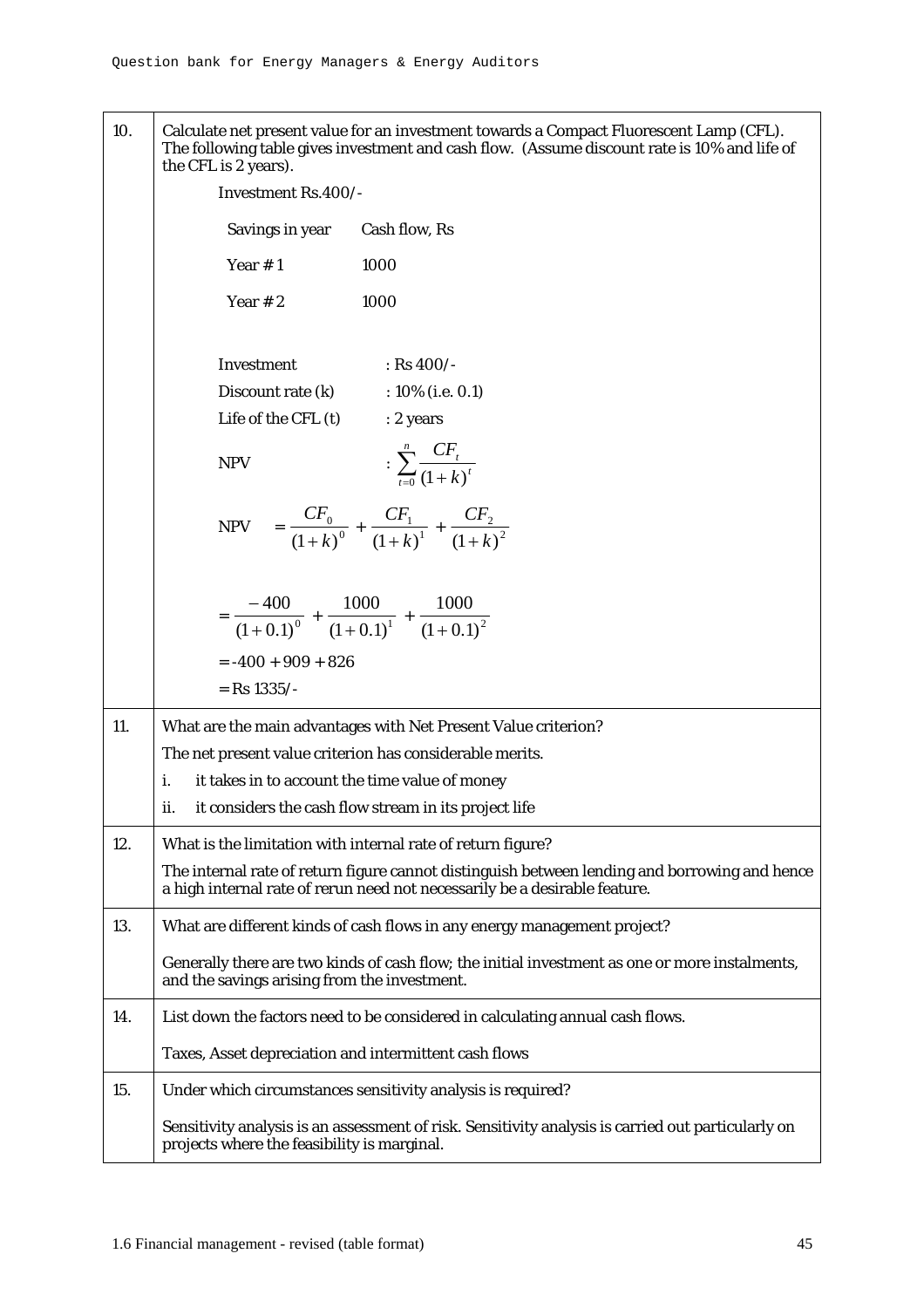| 16. | Calculate the present value of tax cash flow from a Rs. 10,000 investment towards 5 hp energy<br>efficient motor with 30% declining balance depreciation rate, 50% tax rate and 10% interest<br>rate.                |
|-----|----------------------------------------------------------------------------------------------------------------------------------------------------------------------------------------------------------------------|
|     | <b>Present Value</b> =<br>$P x d x t / (i + d) = (10000 x 0.3 x 0.5) / (0.1 + 0.3) = Rs. 3750$                                                                                                                       |
| 17. | List down any three options available for financing in-house energy management?                                                                                                                                      |
|     | From a capital budget<br>i.                                                                                                                                                                                          |
|     | ii. From a specific department or section budget                                                                                                                                                                     |
|     | iii. By obtaining bank loan                                                                                                                                                                                          |
|     | iv. By raising money from stock market                                                                                                                                                                               |
| 18. | How to make energy management self financing?                                                                                                                                                                        |
|     | One way to make energy management self financing is to split savings to provide identifiable<br>returns to each interested party.                                                                                    |
| 19. | How an energy manager utilises if he has access to a proportion of the revenue savings arising<br>from staff activities?                                                                                             |
|     | if, an energy manager has access to a proportion of the revenue savings arising from staff's<br>activities, then these can be reinvested in:                                                                         |
|     | ❖<br>Further energy efficiency measures                                                                                                                                                                              |
|     | Activities necessary to create the right climate for successful energy management which<br>❖<br>do not, of themselves, directly generate savings                                                                     |
|     | Maintaining or up-grading the management information system.<br>❖                                                                                                                                                    |
| 20. | What do you understand about ESCOs?                                                                                                                                                                                  |
|     | ESCOs are usually companies that provide a complete energy project service, from assessment<br>to design to construction or installation, along with engineering and project management<br>services, land financing. |

## **Part – III: Long type questions and answers**

| 1. | savings, calculate 'IRR'       | An energy auditor recommended to replace an old air fan and incompetently designed air<br>delivery duct system causing Rs 23 lakh a year in electricity cost by changing the system with a<br>modern backward curved fan with adequately designed duct system for total investment costs<br>of Rs 2.2 lakh. Expected electricity cost reduction is 5%. Considering over 15 years sustained |
|----|--------------------------------|--------------------------------------------------------------------------------------------------------------------------------------------------------------------------------------------------------------------------------------------------------------------------------------------------------------------------------------------------------------------------------------------|
|    | Life of the modified system    | $: 15$ years                                                                                                                                                                                                                                                                                                                                                                               |
|    | <b>Expected annual savings</b> | $:5\%$                                                                                                                                                                                                                                                                                                                                                                                     |
|    |                                | $: 0.05 \times 2300000$                                                                                                                                                                                                                                                                                                                                                                    |
|    |                                | Rs. $1,15,000 / year$                                                                                                                                                                                                                                                                                                                                                                      |
|    | Investment                     | : Rs 2,20,000/-                                                                                                                                                                                                                                                                                                                                                                            |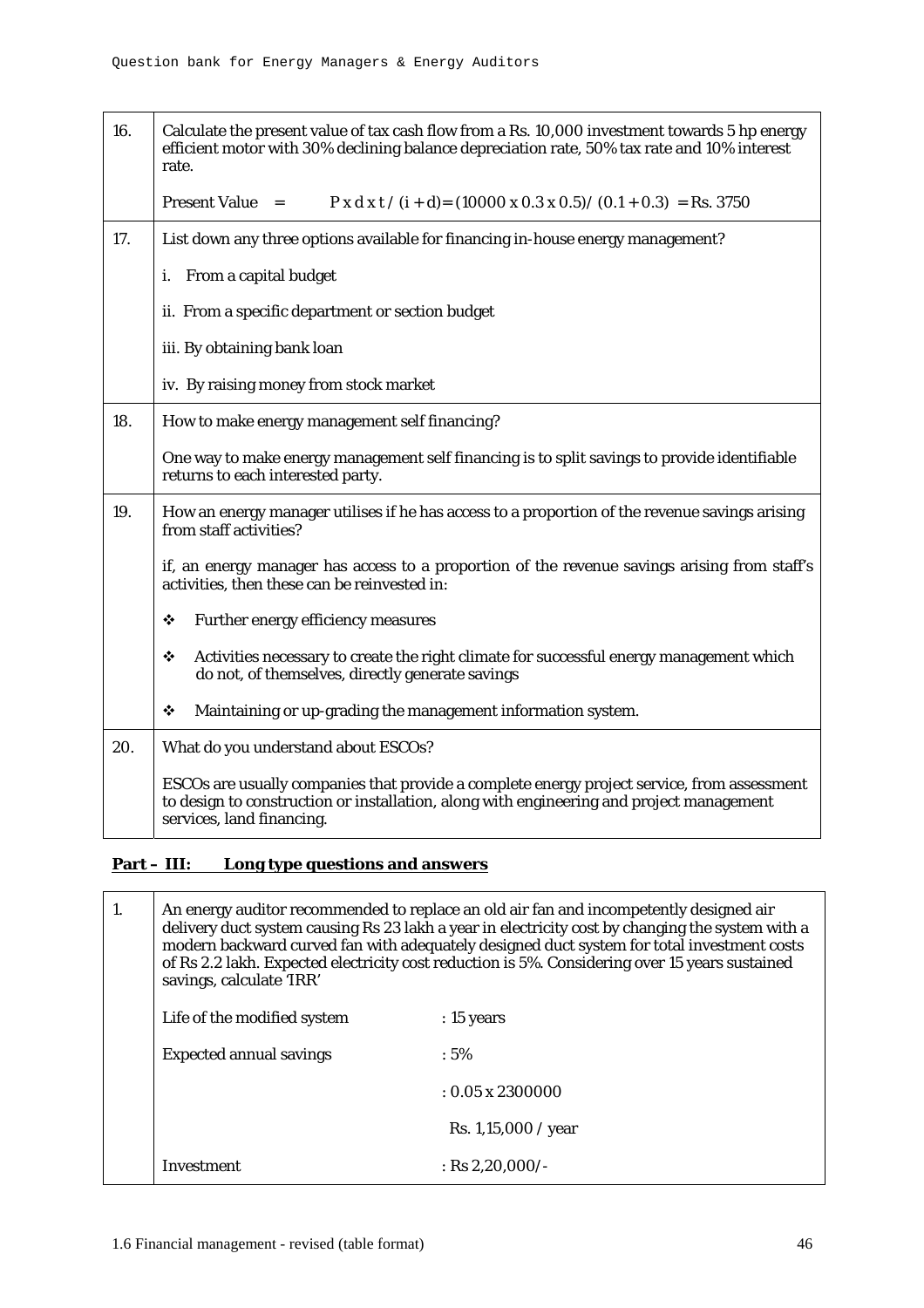|    | $S = \frac{(1+i)^n xi}{(1+i)^n - 1}xI$                                                                                                                                                                                                  |
|----|-----------------------------------------------------------------------------------------------------------------------------------------------------------------------------------------------------------------------------------------|
|    | $S =$ annual energy savings                                                                                                                                                                                                             |
|    | $I = Investment$                                                                                                                                                                                                                        |
|    | $N = years$                                                                                                                                                                                                                             |
|    | $I = Internal$ rate of return                                                                                                                                                                                                           |
|    | $\frac{115000}{220000} = \frac{(1+i)^{15}xi}{(1+i)^{15} - 1}$                                                                                                                                                                           |
|    | By trial and error method, $I = 52\%$                                                                                                                                                                                                   |
| 2. | Annual savings after replacement of boiler for three years is Rs. 5, 00,000, Rs. 5, 50,000, Rs. 6,<br>50,000. Total project cost is Rs 13.5 lakh. Considering cost of capital as 12%, what is the net<br>present value of the proposal? |
|    | Cash flow stream of project                                                                                                                                                                                                             |
|    | Investment Rs 13,50,000<br>Annual savings Cashflow<br>5,00,000<br>1<br>$\boldsymbol{2}$<br>5,50,000<br>3<br>6,50,000                                                                                                                    |
|    | Cost of capital to the plant is 12%. The net present value of the proposal is:                                                                                                                                                          |
|    | $\frac{500000}{(1.12)^1} + \frac{550000}{(1.12)^2} + \frac{650000}{(1.12)^3}$<br>$NPV =$                                                                                                                                                |
|    | $446428 + 438456 + 462657$<br>$=$                                                                                                                                                                                                       |
|    | 13,47,541<br>$=$                                                                                                                                                                                                                        |
|    | <b>NPV</b><br>$13,50,000-13,47,541 = 2459$<br>$=$                                                                                                                                                                                       |
| 3. | What is performance contracting?                                                                                                                                                                                                        |
|    | The core of performance contracting is an agreement involving a comprehensive package of<br>services provided by an ESCO, including:                                                                                                    |
|    | An energy efficiency opportunity analysis<br>❖                                                                                                                                                                                          |
|    | Project development<br>❖                                                                                                                                                                                                                |
|    | ❖<br><b>Engineering</b>                                                                                                                                                                                                                 |
|    | Financing<br>❖                                                                                                                                                                                                                          |
|    | Construction/Implementation<br>❖                                                                                                                                                                                                        |
|    | ❖<br><b>Training</b>                                                                                                                                                                                                                    |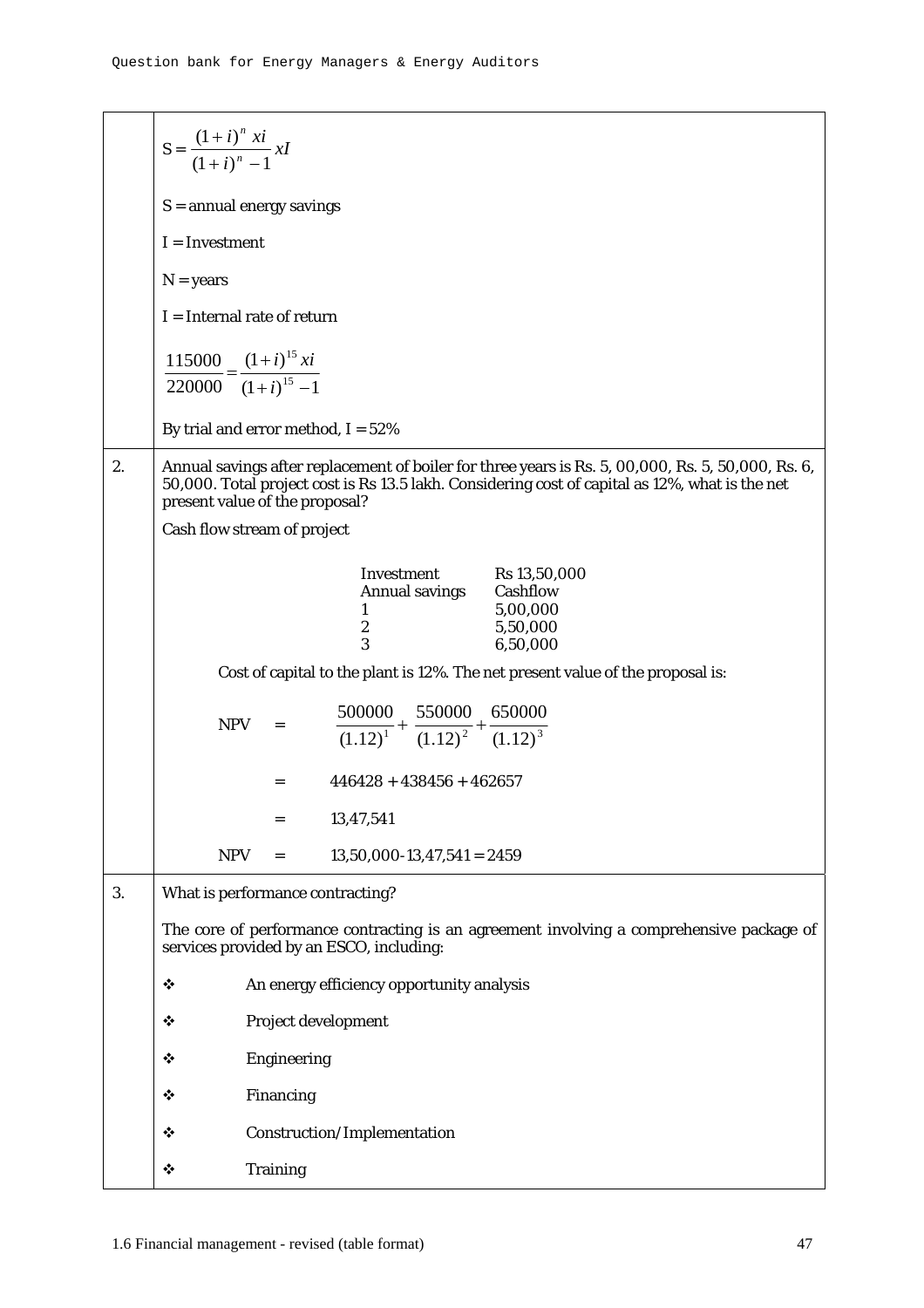|    | ❖                    | Monitoring and verification                                                                         |                |                                                                                                                                                                                                                                                                                                                                                                                                                      |
|----|----------------------|-----------------------------------------------------------------------------------------------------|----------------|----------------------------------------------------------------------------------------------------------------------------------------------------------------------------------------------------------------------------------------------------------------------------------------------------------------------------------------------------------------------------------------------------------------------|
|    |                      | contracting where energy cost savings are being guaranteed.                                         |                | Monitoring and verification, is key to the successful involvement of an ESCO in performance                                                                                                                                                                                                                                                                                                                          |
|    |                      | ESCO Role. Refer "figure No. 6.1 page No. 127 of book I need to form part of answer                 |                | ESCOs are not "bankers" in the narrow sense. Their strength is in putting together a package of<br>services that can provide guaranteed and measurable energy savings that serve as the basis for<br>guaranteed cost savings. But, the energy savings must be measurable. The Figure 6.1 shows                                                                                                                       |
| 4. |                      | Explain the limitations with 'Simple Payback Period' technique with an example.                     |                |                                                                                                                                                                                                                                                                                                                                                                                                                      |
|    | The limitations are: |                                                                                                     |                |                                                                                                                                                                                                                                                                                                                                                                                                                      |
|    | ٠<br>٠               | compounding/discounting.<br>against projects that generate substantial cash inflows in later years. |                | It fails to consider the time value of money. Cash inflows, in the payback<br>calculation, are simply added without suitable discounting. This violates the most<br>basic principle of financial analysis, which stipulates that cash flows occurring at<br>different points of time can be added or subtracted only after suitable<br>It ignores cash flows beyond the payback period. This leads to discrimination |
|    |                      | To illustrate, consider the cash flows of two projects, A and B:                                    |                |                                                                                                                                                                                                                                                                                                                                                                                                                      |
|    |                      | Investment                                                                                          | Rs. (100,000)  | Rs. (100,000)                                                                                                                                                                                                                                                                                                                                                                                                        |
|    |                      | <b>Savings in Year</b>                                                                              | Cash Flow of A | Cash flow of B                                                                                                                                                                                                                                                                                                                                                                                                       |
|    |                      | 1                                                                                                   | 50,000         | 20,000                                                                                                                                                                                                                                                                                                                                                                                                               |
|    |                      | $\boldsymbol{2}$                                                                                    | 30,000         | 20,000                                                                                                                                                                                                                                                                                                                                                                                                               |
|    |                      | 3                                                                                                   | 20,000         | 20,000                                                                                                                                                                                                                                                                                                                                                                                                               |
|    |                      | $\boldsymbol{4}$                                                                                    | 10,000         | 40,000                                                                                                                                                                                                                                                                                                                                                                                                               |
|    |                      | 5                                                                                                   | 10,000         | 50,000                                                                                                                                                                                                                                                                                                                                                                                                               |
|    |                      | 6                                                                                                   |                | 60,000                                                                                                                                                                                                                                                                                                                                                                                                               |
|    | 5 and 6.             |                                                                                                     |                | The payback criterion prefers A, which has a payback period of 3 years, in comparison to B,<br>which has a payback period of 4 years, even though B has very substantial cash inflows in years                                                                                                                                                                                                                       |
|    | ٠                    | It is a measure of a project's capital recovery, not profitability.                                 |                |                                                                                                                                                                                                                                                                                                                                                                                                                      |
|    | ٠                    | useful for evaluating an investment.                                                                |                | Despite its limitations, the simple payback period has advantages in that it may be                                                                                                                                                                                                                                                                                                                                  |